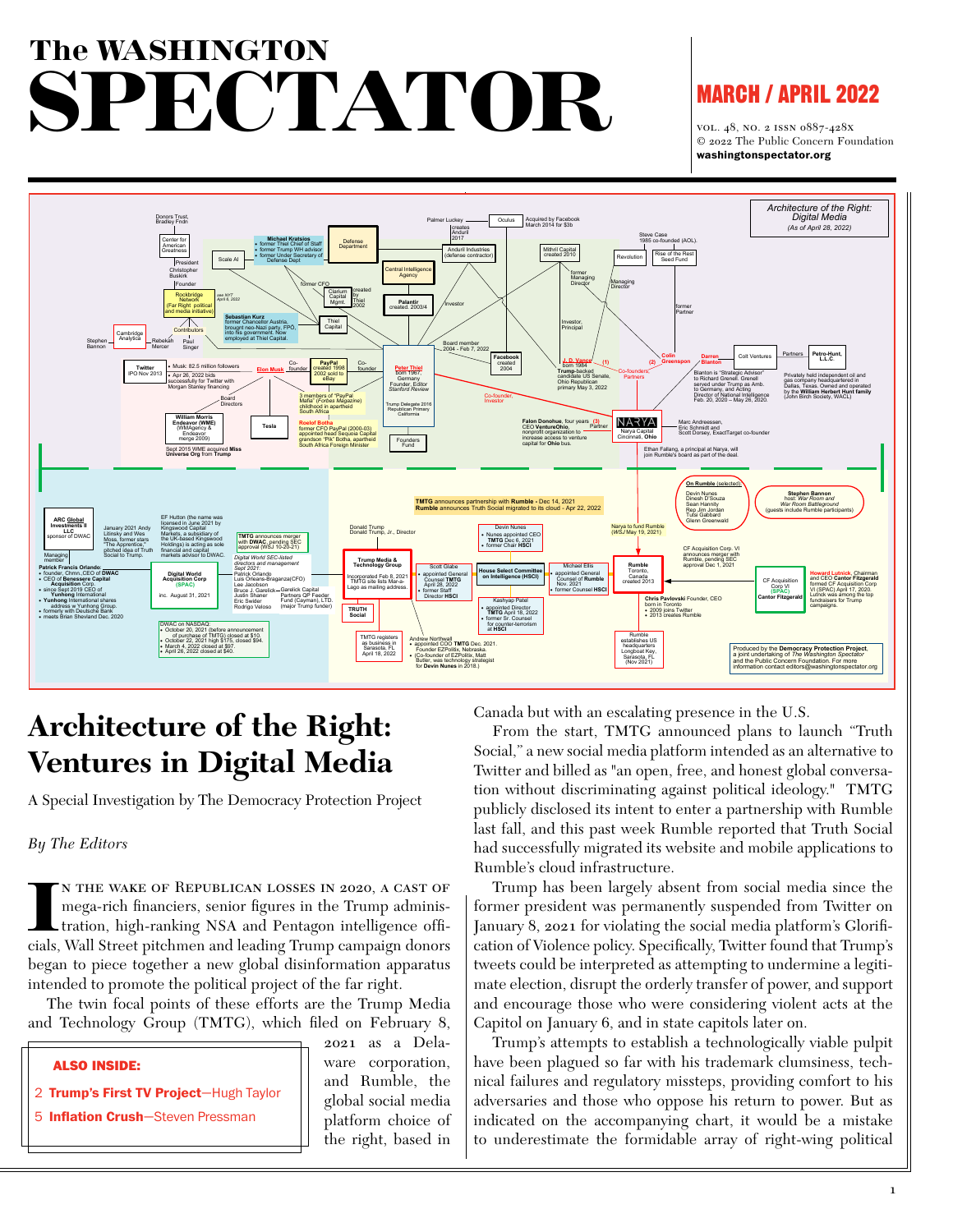# **The WASHINGTON SPECTATOR**

**Legal Affairs Correspondent** Andrew Cohen **Digital Editor** Amber Hewitt **Copy Editor**  Kirsten Denker **Contributing Editor** Anne Nelson **Contributing Writers** Robert Alvarez Cyrus Cassells Barbara Koeppel Anne Nelson Steven Pressman Dorothy Samuels Katherine Stewart Jonathan Winer **Circulation Management** Circulation Specialists LLC **Design** Point Five, NY **Illustration** Edel Rodriguez

**Editor and Publisher**  Hamilton Fish

#### **Subscription inquiries**

*The Washington Spectator* is being published bi-monthly during Covid as a digital edition only. To add your name to our free distribution list, sign up at **[trypico.com/](https://trypico.com/washingtonspectator/login/enter-email?id=LoginWizard_washingtonspectator)** [washingtonspectator/registration.](https://trypico.com/washingtonspectator/login/enter-email?id=LoginWizard_washingtonspectator) We'll notify you as soon as we resume our regular publication schedule.

For questions relating to your subscription or for queries on editorial matters, please contact us at editors@washingtonspectator.org.

**Letters to the editor** Email to editors@washingtonspectator.org. Please include your full name and postal address and whether the letter is intended for publication. Letters, if published, may be edited for clarity and space. Hard-copy letters may be sent to: Washington Spectator-Letters, 105 Hudson Street, Suite 407, New York, NY 10013.

**The Washington Spectator** (ISSN 0887-428X) is published bi-monthly by the Public Concern Foundation Inc, 105 Hudson Street, Suite 407, New York, NY 10013. © 2022 in the U.S.

# **REGISTER TO JOIN THE** WASHINGTO E HIJ **COMMUNITY TODAY**

Sign up at washingtonspectator.org/ register to find out what's new at the *Spectator,* get special offers, and learn about our exclusive online programming.

forces, powerful financial interests and ex-military and political intelligence figures lined up behind the Trump/Rumble alliance.

American democracy is under siege from the far right. Among the core principles at risk are the fair and impartial administration of justice, the independence of the judiciary, the protection of rights enshrined in the constitution, the rule of law, the separation of church and state, the system of checks and balances so essential to the orderly functioning of democracy, the accountability of public office holders and the integrity of elections. And looming over all of these suddenly fragile concepts is the ferocious right-wing attack on truth.

The attached chart, the first in a series labeled "Architecture of the Right," identifies many of the personalities and assets that have organized on the right to build a global digital communications capability. The chart was produced by the Democracy Protection Project (DPP), a joint undertaking of *The Washington Spectator* and The Public Concern Foundation.

The intent of the project is to document the anti-democratic involvements of far right political actors and their donors, allied with ideologically sympathetic factions of the intelligence community, and to report on the purpose and impact of their actions.

Our hope is to encourage further scrutiny and investigation into activities underway that threaten the survival of the democratic process. The DPP is developing several investigative articles for *the Spectator* that were suggested by the material assembled for this chart.

*For more information about the Democracy Protection Project and how you can help, please contact* [editors@washingtonspectator.org](mailto:editors%40washingtonspectator.org?subject=)*.*

### Guest Essay

# **Inexplicable Verité: The Lessons of Trump's Unknown First TV Project**

*By Hugh Taylor*

**I**s it still acceptable to be fixated on Donald Trump's iron grip on millions of Americans? While most people seem to have moved on, I'd argue that getting to a true understanding of his appeal is still of vital interest. Indeed, people's lives may depend on it. Election officials continue to receive death threats for challenging his election lies. A large-scale violent insurrection appears plausible if he loses again in 2024.

We should not buy into simplistic explanations like "They're all racists" or "He starred in a hit reality TV show." Something much more profound is at work. One half of the country perceives Trump to be an incompetent and psychologically troubled man of dubious achievements. The other half sees him as the only human being on the planet who could ever solve their problems. Many of these appear ready to kill and die for him.

To understand this astonishing perceptual divide, we need to revisit what we think we know about television as a medium. When we talk about reality TV, we owe it to ourselves to investigate our conceptions of "reality" and "TV," both of which have evolved significantly in the last decade or so. Trump's impact on television audiences is related to profound changes in the medium itself. These changes have occurred slowly enough to escape serious notice by people who want to understand how a talented performer like Trump can gain such influence over people. While television is not the only factor that explains Trump's grip on his supporters, it is arguably the most important, especially when assessing his early popularity with voters.

The roots of today's competing realities lie in the evolution of reality television itself and its effects on viewers' brains. This is a story that starts in the early 1960s; a story I participated in as my career progressed from producing made-for-TV movies to serving as Social Software Evangelist at IBM.

In the summer of 1960, the French filmmaker Jean Rouch, who had spent the previous decade making documentaries about African tribes, took his portable Éclair Cameflex 16-millimeter movie camera out onto the streets of Paris to interview real people in their daily lives. The resulting film, *Chronique d'un été* (*Chronicle of a Summer*) was both a technical and artistic breakthrough. The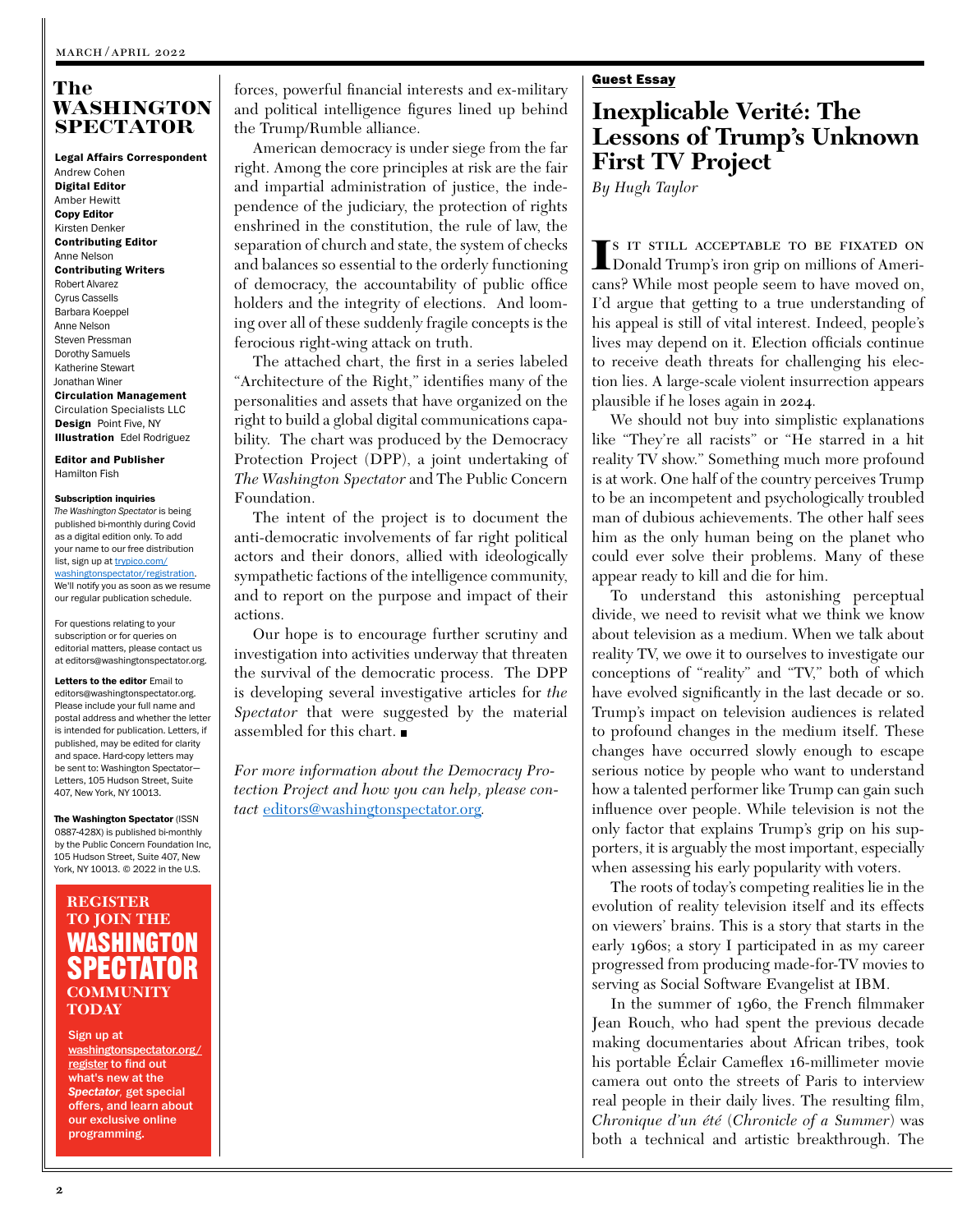equipment was revolutionary. No sound camera had ever been so portable. Also revolutionary was the idea of making a movie about regular people just casually talking about the issues of the day, such as the French colonial war in Algeria. It was one of the first cinema verité films.

The whole purpose of cinema verité was to be real. The filmmaker would always have a point of view, and there is no such thing as true objectivity, but the goal was to record reality as it was, with as little interference as possible.

This "cinema of truth" or "observational cinema" existed mostly in the realms of public television and art house documentaries, with a few breakouts like Michael Wadleigh's *Woodstock*

and PBS's *An American Family* achieving popular success. At the same time, the verité technique was establishing itself in the mind of the audience as a window onto reality. The effect emerged mostly from the use of the verité style in television news, with portable cameras bringing us "film at 11." This perception, that informal filming of real people reflected reality, would have major implications for television as a medium—and also, as we would later discover, politics.

My involvement with verité came 25 years after Jean Rouch hit the streets of Paris with his Éclair camera. After studying with some of cinema verité's most celebrated practitioners, I took a job in primetime television. My mentor was Edgar Scherick, the fiery-tempered former president of ABC. In the 1950s, Edgar had created *The Wide World of Sports*. He went on to produce dozens of television movies and feature films like *The Stepford Wives* and *The Taking of Pelham 1-2-3*. Later, he'd brought

*Illustration by Edel Rodriguez*

11" look, so it had to be true, right?

I don't mean to imply that TV viewers are so ignorant that they can't tell the difference between fiction and reality. Subsequent reality programming has been transparently fake, with ordinary people set in highly contrived and obviously scripted scenarios. It's called scripted reality programming, an oxymoron that bothers no one. The audience today knows it is watching real people staging fake scenes. At the level of brain function, however, the distinction has been blurred.

This insight is critical if you want to understand Trump's power over his audience, especially early in his rise. If you've ever felt dizzy watching a car chase scene, you'll understand that our brains tend to process events on a screen as if they were really happening to us. This is a well-documented neurological phenomenon.

behavior with the excuse that they were informing themselves about the news of the world.

I suspect audiences were actually getting trained to view docudramas as inherently true. The barrier between reality and fiction, what I would call the "fifth wall" of onscreen programming, was beginning to crumble. Most films and TV shows respect the "three walls" of the stage set, with the "fourth wall" functioning as an invisible barrier between the camera and the action. Sometimes, an actor will "break the fourth wall" and speak directly to the camera. This is common in reality TV, but more and more, as time went on, the fifth wall also began to deteriorate.

Probably the first serious erosion of the fifth wall came in 1989

as the cinema verité genre enjoyed its first major primetime hit with *Cops*, on the Fox Network. Scherick worked on a project with the producers of *Cops*. It was in this context that I learned *Cops* was betraying cinema verité's most sacred rule of not interfering in the subject's life.

This bothered me, though it's hilarious in retrospect that I was upset that *Cops* was staging confrontations between real people to get tape of entertaining arguments. What did I expect? This was hardly the Cinémathèque Française. This was TV, produced for commercial entertainment and beholden to no rules about telling the truth.

The problem was that *Cops* looked like pure, unaltered real life. The audience got to ride along in cop cars and see the police at home with their families. The audience learned that an exciting TV show could be about real people, taped living their everyday lives. The show was trading on the belief that unposed, poorly lit and seemingly unscripted video reflected real life. It had the "film at

an unknown 19-year-old New York casting director named Scott Rudin to Hollywood.

By 1988, when I joined his production company as a cigarfetching assistant, Scherick's main gig was dramatizing true stories as made-for-TV movies. This was a format that, in retrospect, was a bridge between traditional, completely fictitious television and what we now consider reality TV.

Though now extinct, the true crime movie of the week was a reliable source of high ratings in the 1980s and early '90s. Every network made it a staple of their programming schedules. No one could adequately explain why the audience was so hungry for true crime docudramas. One theory, which I am skeptical of, was that people tended to feel guilty about watching TV, so they rationalized consuming endless gore and dramatizations of depraved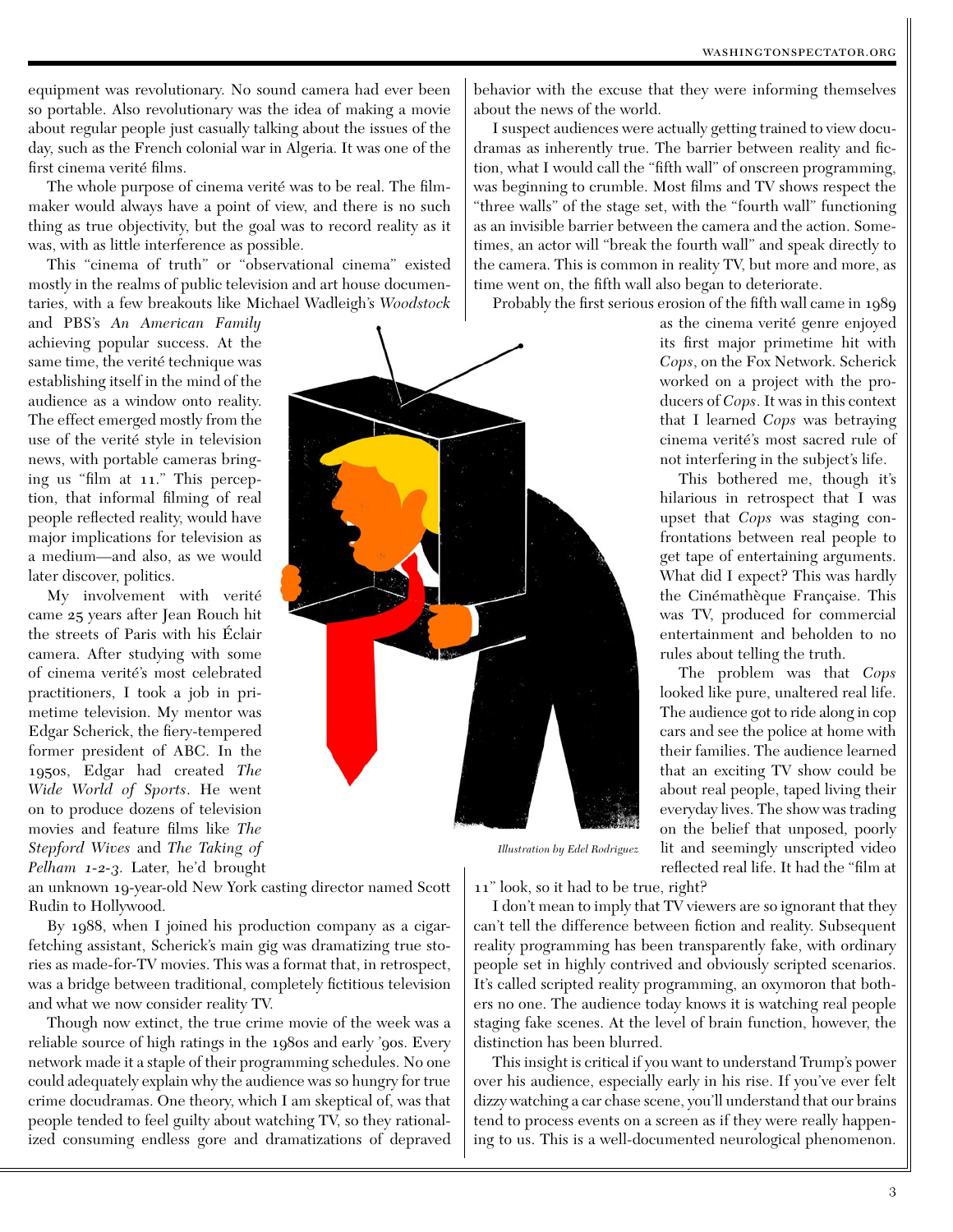Jean Rouch called it the "ciné trance" a state of mind where your brain is in the scene you're watching. You really are there, walking with him on the streets of Paris in 1960.

The verité trend in reality television also eroded the boundaries of exploitation and voyeurism in the medium. Watching dramatizations of true crime stories whetted the audience's appetite for voyeuristic glimpses through the curtains of their unfortunate neighbors. The reality TV movement served the main dish: a voyeuristic spectacle of sadism. Americans might have once felt guilty about enjoying a show like *The Apprentice*, which reveled in humiliating people, or *American Idol*, which glamorized the abuse of the weak. As the reality trend wore on, audiences were given permission to enjoy others' misery as entertainment and

protagonists like Trump were given a pass for being ruthless and denigrating. Trump is a true master of this art form.

Rouch's ciné trance is a naïve notion compared with the immersion in manufactured reality that American TV audiences experience today. News channels are designed to entertain. They're bracketed by hours of scripted reality on the programming schedule, and it's all punctuated by commercials that feature unreal effects like talking batteries. The ciné trance has morphed into a permanent TV trance—a state of mental suspension in which the action on screen is perceived as reality, and therefore true, even if the conscious mind is aware that it's fiction—made up and manipulative.

The experience of watching TV has also fused with reinforcing technology habits such as Twitter and Facebook. Audience members continuously trigger addictive centers in their minds with integrated loops of television programming and follow-on tweets and social media posts. YouTube and Instagram's ubiquitous mobile phone videos com-

pound the effect. We're addicted to media stars we know are fake but neurochemically perceive to be real.

Trump was a force in this trend, as well as one of its main beneficiaries, as are Oprah, The Rock, and other fantasy presidential candidates who present fictional projections of themselves in the media. By 1990, Trump had become interested in being on television. Having gone bankrupt from the failure of his Atlantic City casinos, with creditors and law enforcement nipping at his heels, he needed a new way to make money. It was time for him to become rich by being famous, as he could no longer get famous from being rich.

Trump's attorneys reached out to Scherick, then one of the highest-profile "go to" people in the industry, and struck a deal for one of Donald Trump's first TV projects. It was to be called *Trump Tower*, a nighttime soap opera on NBC pitched as "Dynasty meets the Algonquin Round Table."

We hired Clare Labine, co-creator of *Ryan's Hope*, to write the pilot, which would take the form of a four-hour miniseries. The idea was to present a byzantine melodrama among sophisticated New Yorkers who lived in Trump Tower: major artists, prominent authors, tycoons . . . all sleeping with each other while hatching diabolical plots of sadistic revenge and schadenfreude for past betrayals.

In the background would be Donald Trump, playing a fictitious character named Donald Trump. He would be Donald Trump, the well-known real estate magnate, but with his lines written for him. He was envisioned as a sort of quiet Machiavellian character, moving the chess pieces of people's lives around without their

knowing it.

After the project began, Scherick got another call from Trump's lawyers. There was an actress named Marla Maples who would need to have a role in the series. "The mistress," Edgar had murmured... The lawyers hadn't said it out loud, but their intent was clear.

The show never got on the air, but from the perspective of 2022, it's an informative missing link in Trump's biography. He later landed a hit with *The Apprentice*, which again featured him playing a fictional version of himself. This characterization of Donald Trump was of a powerful, decisive, and competent leader, a father figure who always knew the right thing to do demonstrably the opposite of his true nature.

This is the Donald Trump his supporters admire. His characterization on *The Apprentice* differentiates him from other political figures who perform well on TV but simply cannot muster the audience buy-in that Trump easily commands. It's entirely a false persona, but

*Illustration by Edel Rodriguez*

the audience was never fully clued in on how much of the show was fabricated versus how much of it was real. And given the TV trance that had taken effect, it apparently didn't matter. People loved the show. They loved Trump and the tough, can-do character he played. Whatever their rational minds might have told them, their brain chemistry had them solidly believing he was the resolute, infallible master of their collective destiny. He was real, in their brains, even if they knew he was not. And he delivered the delicious helpings of sadistic voyeurism the audience so craved.

We know what happened next. Today, the country confronts a politician whose base thinks he can do no wrong. I suspect that they are to a large degree in the grip of the TV trance. Their deep brain functions are convinced that Donald Trump, the fictional TV character, is a real person with immense, unique powers, despite what observable reality might tell them.

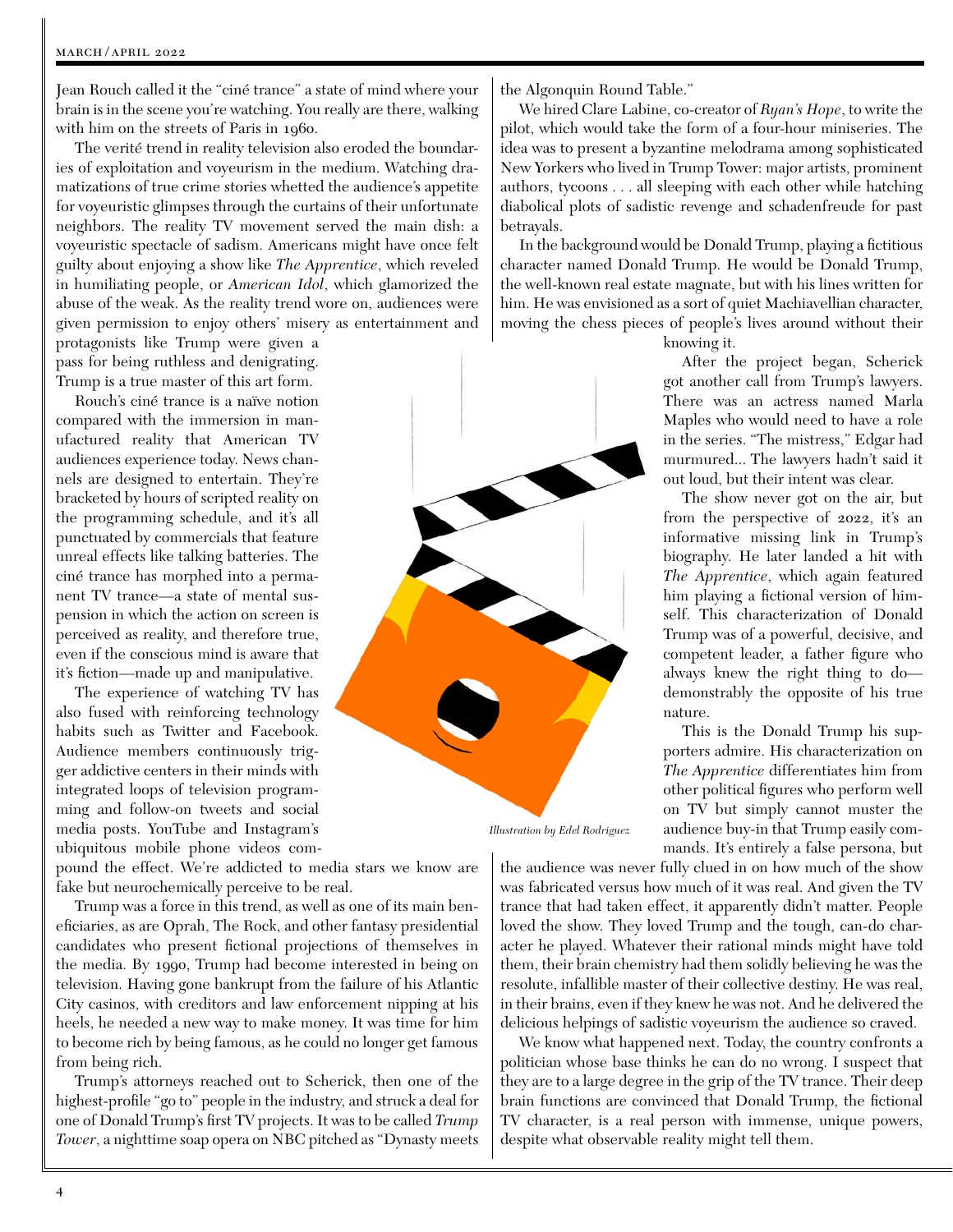As to what should happen now, I don't have any clever ideas. I do think that if there is to be any effective movement against Trump, it should consider the brain connection he has with his television audiences. Screaming "you're a racist" at his followers is not the answer. Instead, it might be more useful to engage and explore why they feel he's real in their hearts while they know he's not real in their heads. Such an approach would at least be moving along a path to the truth and to deconstructing the paradox of Trump's verité.

*Hugh Taylor is a technology analyst and author of the book*  [Digital Downfall: Technology, Cyberattacks and the End of the](https://www.amazon.com/Digital-Downfall-Technology-Cyberattacks-American-ebook/dp/B089YXZZ8K/ref=sr_1_1?dchild=1&keywords=digital+downfall&qid=1634559995&s=books&sr=1-1)  [American Republic](https://www.amazon.com/Digital-Downfall-Technology-Cyberattacks-American-ebook/dp/B089YXZZ8K/ref=sr_1_1?dchild=1&keywords=digital+downfall&qid=1634559995&s=books&sr=1-1). *Prior to working in the tech field, Hugh was a script development executive in primetime television. He studied filmmaking at Harvard University.* 

# **Will Inflation Crush the Biden Presidency?**

*By Steven Pressman*

**I**NFLATION HAS REACHED ITS HIGHEST LEVEL IN 40 YEARS—7 percent in 2021 and still rising. Concurrently, President Biden's approval rating has dropped from 53 percent on Inauguration Day to 40 percent in late February before Russia invaded Ukraine. (By late March, it was 42 percent, and it has remained at this level through the first half of April.)

Higher inflation is not the only reason for the president's declining popularity. The resurgent coronavirus has hurt. So has failing to pass Build Back Bet-

ter, Biden's signature economic plan. For voters, however, inflation is the primary concern. A January CBS-YouGov poll gave the president his worst results on inflation: 58 percent

Yet Republicans talk of "Bidenflation," conveniently ignoring President Trump's Covid relief bill, as well as the fact that most Americans were better off in 2021 than in 2020.

of those surveyed blame Biden for the problem.

This raises two questions—why is inflation rising, and what can the president do about it?

Inflation measures the price change for goods and services bought by a typical family. An annual inflation rate of 7 percent means that people are forking over 7 percent more money to buy the same things they bought a year ago; or they can buy 7 percent less, this year, with last year's income.

But incomes are not fixed. Wages rose 4.7 percent in 2021; with 7 percent inflation, an average wage was able to purchase 2.3 percent less at the end of 2021, as compared to the end of 2020.

Income is also more than just wages. Two legislative bills boosted 2021 incomes. In late December 2020, President Trump signed a \$900 billion Covid relief act, providing \$600-per-person stimulus checks, among other things. In March 2021, President Biden signed the \$1.9 trillion American Rescue Plan, sending \$1,400 checks to most Americans. It also provided families with six child tax credit payments of \$250 or \$300 per child (see my [July 2021 article](https://washingtonspectator.org/child-allowances-pressman/) in the *The Washington Spectator*).

For a median earner (making around \$52,000), the two checks totaling \$2,000 more than countered the lost purchasing power of wages due to inflation. The child tax credit ensured that families with children came out significantly ahead.

Yet Republicans talk of "Bidenflation," conveniently ignoring President Trump's Covid relief bill, as well as the fact that most Americans were better off in 2021 than in 2020. Many recite talking points that U.S. inflation exceeds that of other developed countries. While this claim is true, the difference has not been that great. Inflation in the European Union was 5 percent last year. In the U.K., it was 5.4 percent; in Canada 4.8 percent. None of these nations employed the aggressive Covid relief policies that we did. Inflation was around 2 percent in the United States and most other developed nations before 2021. Of the five-percentage-point rise in American inflation last year, we can attribute two points to U.S. policies; the other three points stem from global forces.

It's worth noting that the trade sanctions imposed on Russia following its invasion of Ukraine at the end of February 2022 have led to converging inflation rates throughout the developed world, as Russia's main export—energy—has become the most significant inflationary pressure in the world economy.

For 2021, the higher U.S. inflation, compared to other developed nations', was due to U.S. policies that resulted in more spending. But these policies also created more jobs. Unemployment in the United States was 3.8 percent in February 2022, much lower than the 6.2 percent in Europe. The lower unemployment rate in the United States gave us four million additional jobs but also two percentage points of higher inflation.

Still, no one likes inflation. Workers believe they deserve their

higher pay and that inflation robs them of their hard-earned gains. There is also a political cost to inflation—everyone suffers from inflation, while only a small fraction of the population experiences unemployment. This is why the

president's approval rating has fallen and why inflation understandably worries Democrats.

I remain skeptical that we face a future of rising inflation.

As noted earlier, the government put a good deal of money into the hands of households in 2021. These inflationary pressures have abated. The last stimulus checks went out a year ago. Expanded unemployment benefits ended last September. And the Federal Reserve began raising interest rates in March; it plans to continue raising rates throughout 2022. All this will reduce spending and exert downward pressure on prices.

This still leaves several global supply problems (which were responsible for more than half the increase in inflation in the United States last year), a health pandemic, higher energy prices, and climate change.

The coronavirus has created labor shortages. Some people